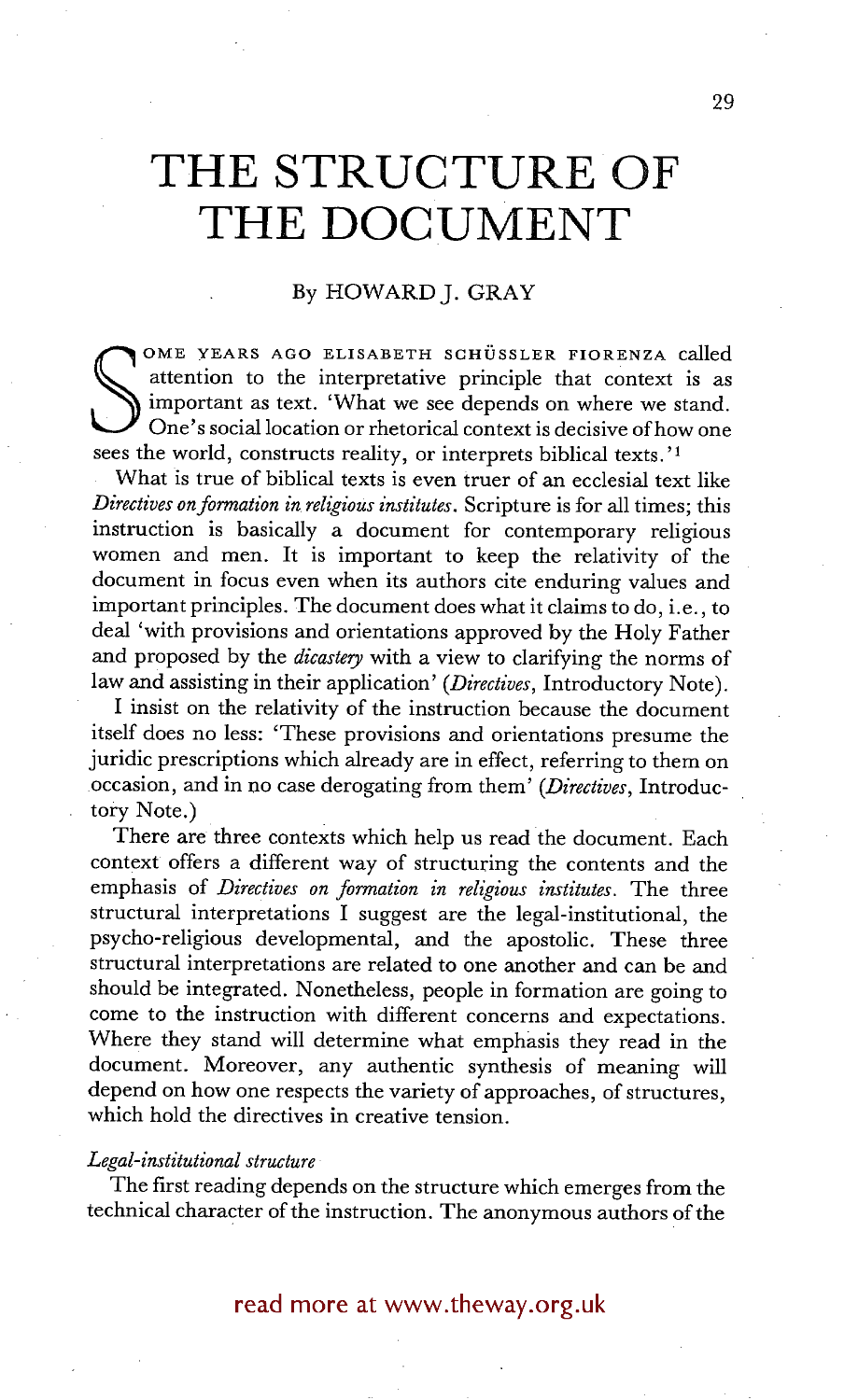document call it *Directives* but with 'the weight of an instruction according to the code of canon law' *(Directives,* Introductory Note). Its publisher is the Congregation for Institutes of Consecrated Life and Societies of Apostolic Life (CIVCSVA). We have, in sum, a Vatican document. The questions are: how official? and what kind of document?

Vatican congregations, including CIVCSVA, have administrative, not legislative, authority. 2 These congregations act, as CC. 334 and 360 remind us, 'in the name of' and 'by the authority of' the pope. Regarding the *Directives on formation,* papal approbation is clearly cited at the close of the entire document:

In an audience granted to the undersigned cardinal prefect on November 10, 1989, the Holy Father approved the present document of the congregation for institutes of consecrated life and societies of apostolic life and authorized its publication under the title *Directives on formation in religious institutes.* 

The term 'directives' has no particular canonical significance. It is like the term 'guidelines'. 'Guidelines' is perhaps more descriptive of what the congregation intends the document to be than is the canonical term 'instruction'. Nevertheless, the canonical term which is significant is that of 'instruction'. The canonist Francis Morrisey has written a helpful clarification about canonical instructions:

A rather common form of pronouncement by the Roman Curia is the instruction which clarifies the prescription of laws and elaborates on and determines an approach to be followed in implement{ng them (c34). The canon also states that 'regulations found in instructions do not derogate from laws, and if any of them cannot be reconciled with the prescriptions of laws, they lack all force'.<sup>3</sup>

Morrisey later comments that this form of document, i.e., the instruction, along with the declaration, has caused the greatest difficulty in interpretation in the post-Vatican II era. Moreover, because these texts are not strictly speaking legislative, their application 'allows for more leeway than would a decree' .4 Consequently, the present document, issued by the congregation with the pope's approval, is an important statement about formation. It reveals the mind of the Holy See and is intended to be taken seriously by those charged with enforcing current canon law. At the same time, the instruction has its limits; it serves existing law and is subordinate to it.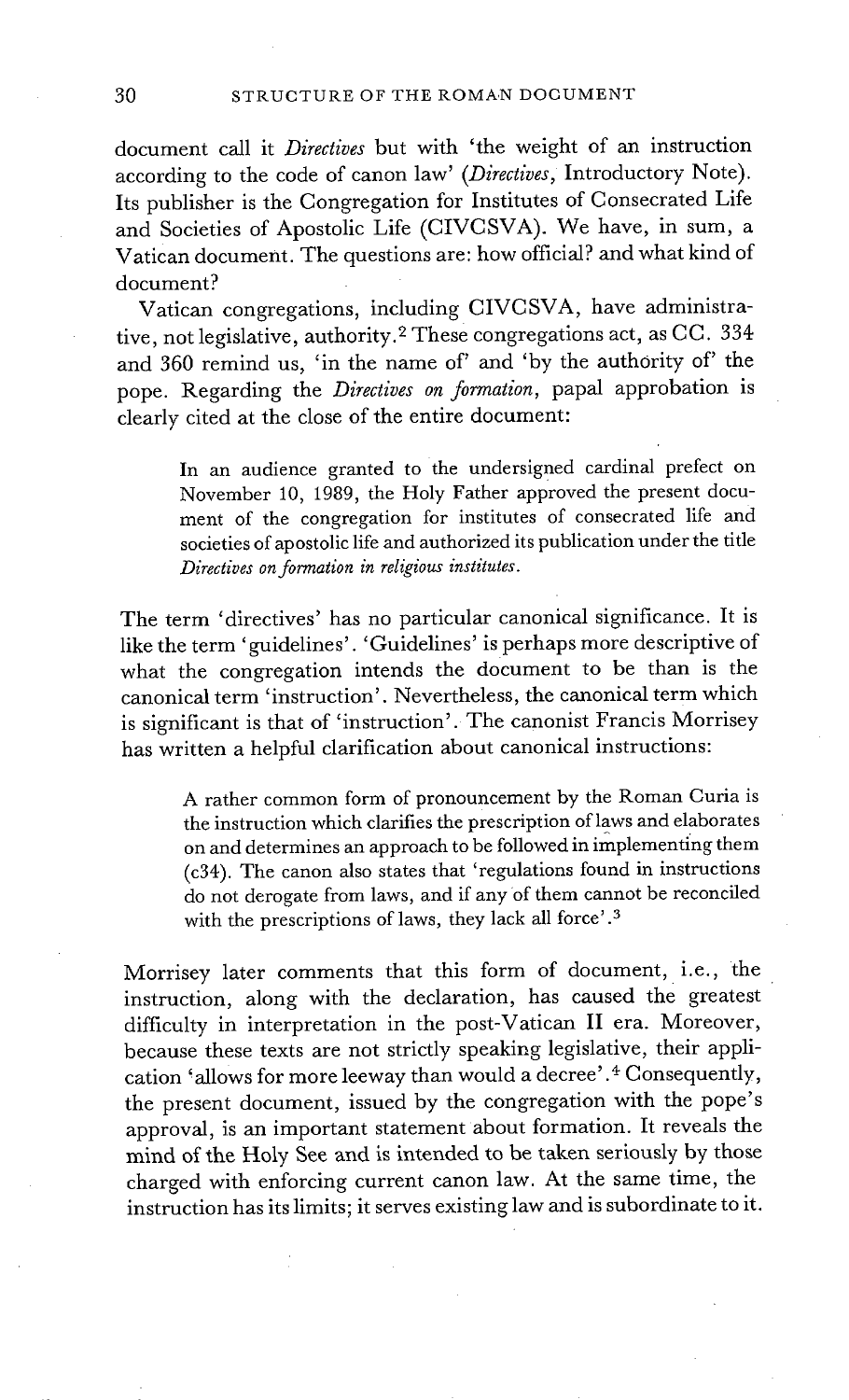What I have encapsulated here is the inspiration for the fundamental, most obvious structure of the instruction. It is a document organized to clarify, to elaborate and to help implement existing laws. Indeed, the typography of the text we have received reinforces this emphasis on law and on institutional good order: an *introduction*  which underscores the intention to give *valuable directions for religious life in its entirety* followed by *six sub-divisions* covering religious consecration and formation, aspects common to all stages of formation, the stages of religious formation, contemplative-life formation, some specific questions about formation, religious candidates for orders; and then a brief conclusion. This finality-to serve existing law-and this arrangement of topics suggest a structure organized around order and closure, by superiors to the next, lower rung of superiors. The text reinforces this structural interpretation:

The Congregation for institutes of consecrated life and societies of apostolic life deems it useful, and even necessary, to address this present document to major superiors of religious institutes, and to their brothers and sisters charged with formation, including monks and nuns, all the more so since many of them have requested it. It does so in virtue of its mission of giving guidance to institutes. This can help them to elaborate their own programs of formation *[ratio],*  as they are obliged to do by the general law of the church. $[4]$ 

There is, of course, a danger in limiting our reading to juridical and institutional ordering. In fairness it must be asserted that the instruction urges more than good order and closure: it presents a reverent awareness of the mystery of a religious vocation.

At the origin of the religious consecration there is a call of God for which there is no explanation apart from the love which he bears for the person whom he calls. This love is absolutely gratuitous, personal, and unique. It embraces the person to the extent that one no longer pertains to oneself but to Christ. It thus reflects the character of an alliance. [8]

The exploration of this personal call and its development in the history of religious women and men constitutes a second, more interior structuring of the instruction.

## *Psycho-religious developmental structure*

In a recent study of holistic Christian spirituality, Wilkie Au describes the essential experience which characterizes a second way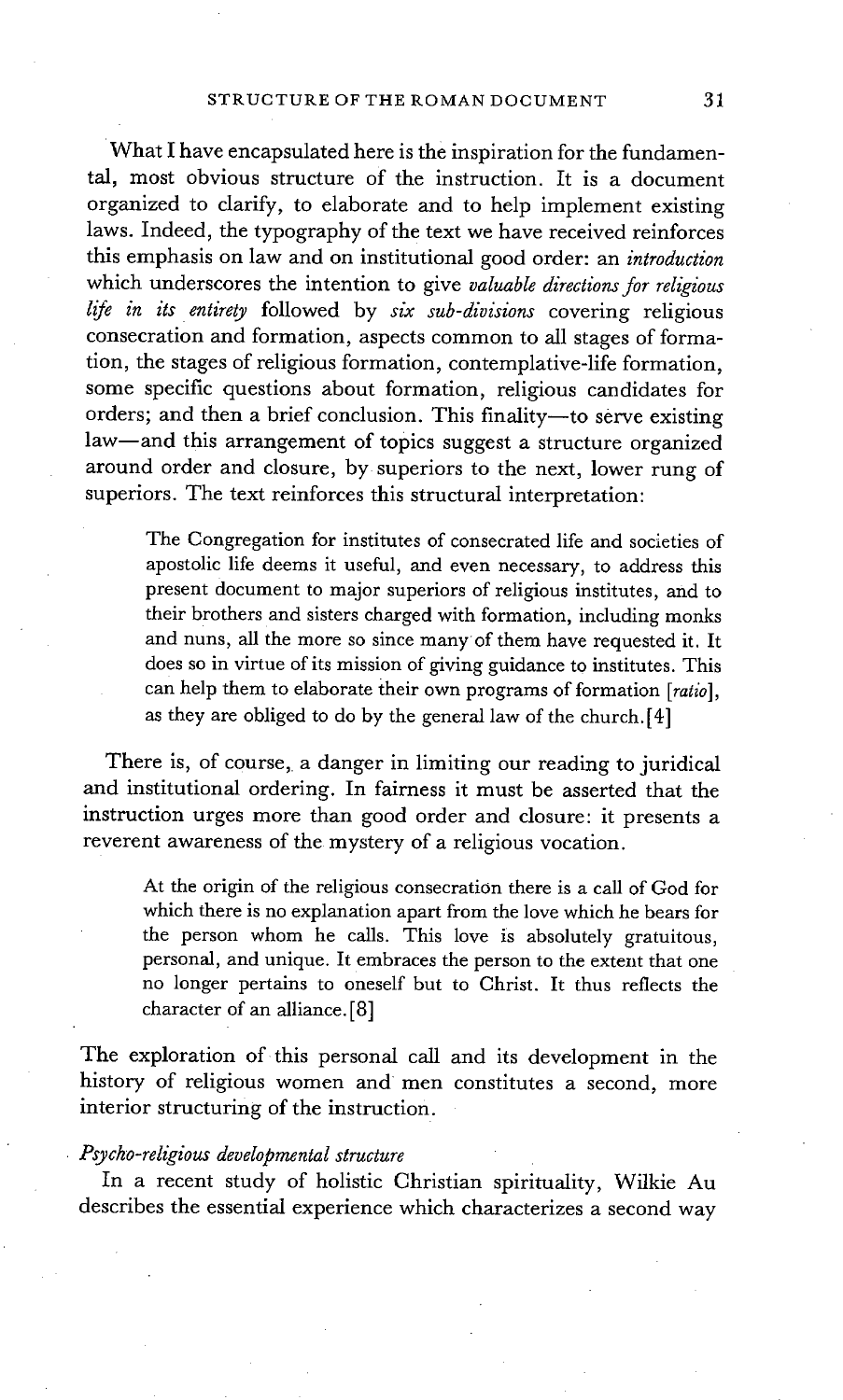of reading the instruction:

Like a map, spirituality is useless if it is not based on the existential terrain those following it must traverse. But, even more critical is the realization of travellers that a map is indeed necessary. And this realization results only when they are in touch with their enmeshments, their way out of a perplexing entanglement which blocks progress. 5

There is a religious structure which centres on experience, on the pilgrimage quality of life, on the gradual awakening to the directions one is summoned to follow, on the emerging choice, so personal to each heart, which can mean life or death to the spirit. Such a structure is less the imposition of an order or the result exclusively of legal obedience and much more a psychological acceptance of a call whose meaning and exclusivity grow and define how a woman or man will live. It is a structure based on uncovering relationships. When it is founded on God, it is, of course, a profoundly religious structure.<sup>6</sup> The instruction can, and should, be read from this religious context. For as the introduction to the instruction notes: 'Men and women religious have the right to know the position of the Holy See on the present problem of formation and the solutions it suggests for resolving them'[4]. The operative word in that citation from the instruction is 'problem'. It is one reality to lay out laws and to sustain institutional order; it is another reality to recognize the human progress required to incorporate law into an identity that gives life and inspiration:

> The primary end of formation is to permit candidates to the religious life and young professed, first to discover and then later to assimilate and deepen that in which religious identity consists. Only under these conditions will the person dedicated to God be inserted into the world as a significant, effective and fruitful witness. [6]

Discovery, assimilation, and deepening-these constitute a kind of wisdom structure. 7 If one uses that structure in approaching the instruction, something like the following emphasis will emerge from the text.

Parts I and II of the instruction, which deal, respectively, with religious consecration and formation and then with aspects common to all stages of formation, have parallel sub-structures, i.e. :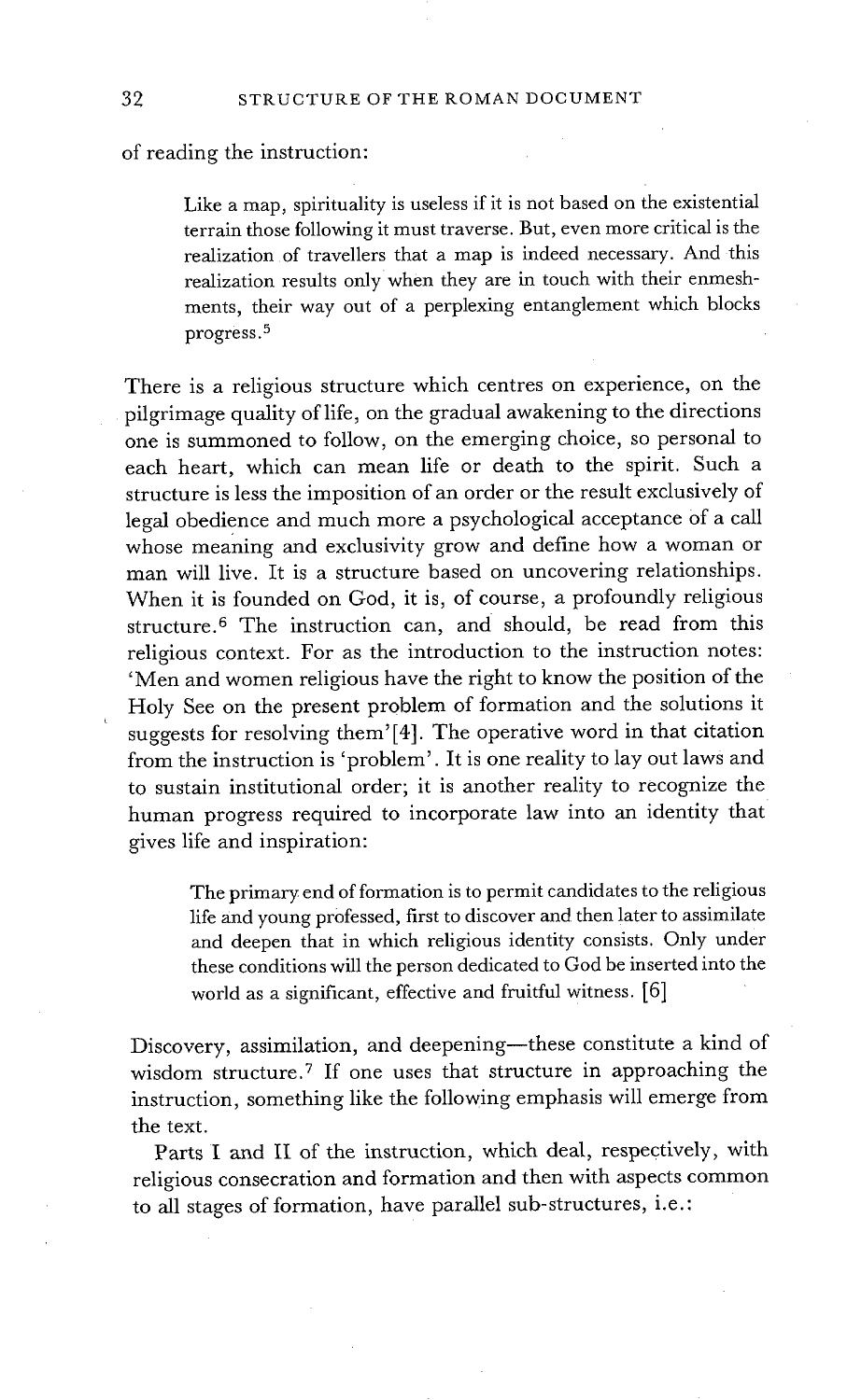## STRUCTURE OF THE ROMAN DOCUMENT 33

#### Part I

[8]-[9]: Call from God out of love to which a person freely responds [13]-[15]: This response needs a pedagogy, an education, a training in the vows as constitutive elements of religious life [16]-[18]: From this cultivated call emerges a variety of charisms which enrich the community of the Church

#### Part H

[19]: Spirit acts within the human heart to inspire humility and discernment [20],[27],[30]-[32]: Progress in religious life needs an environment which exemplifies the meaning of religious life

[25]: This progress finds continued verification in an increasing openness to be in communion with the Church and one's particular religious institute

Three psycho-religious realities have been emphasized: God's call/ inspiration, furthermore, needed human c0-operation in order to develop into an intentional communion with others and with God.

Parts III and IV treat various developmental issues which are part of psycho-religious growth. For all the concern with law, the authors of the instruction realize as well that 'it certainly is not required that a candidate for the religious life be able to assume all of the obligations of the religious life immediately, but he or she should be found capable of doing so progressively' [42]. This respect for the developmental character of religious formation is echoed in the treatment of the novitiate as 'a time of integrated initiation into the form of life which the Son of God embraced and which he proposes to us in the gospel . . . ' [45]. Formation directors are reminded that novices differ among themselves in their degrees of human and Christian culture. Therefore, those charged with formation of novices have to be sensitive to individual pacing and to the adaptation of content and modes of communication to the graces, *temperaments,* and talents of the novices [51]. There are other sections in the instruction which similarly emphasize this developmental process as, today, a component of sound formation: e.g., [55], [56], [58], [59] and, concerning continuing formation of the professed, [66]-[71].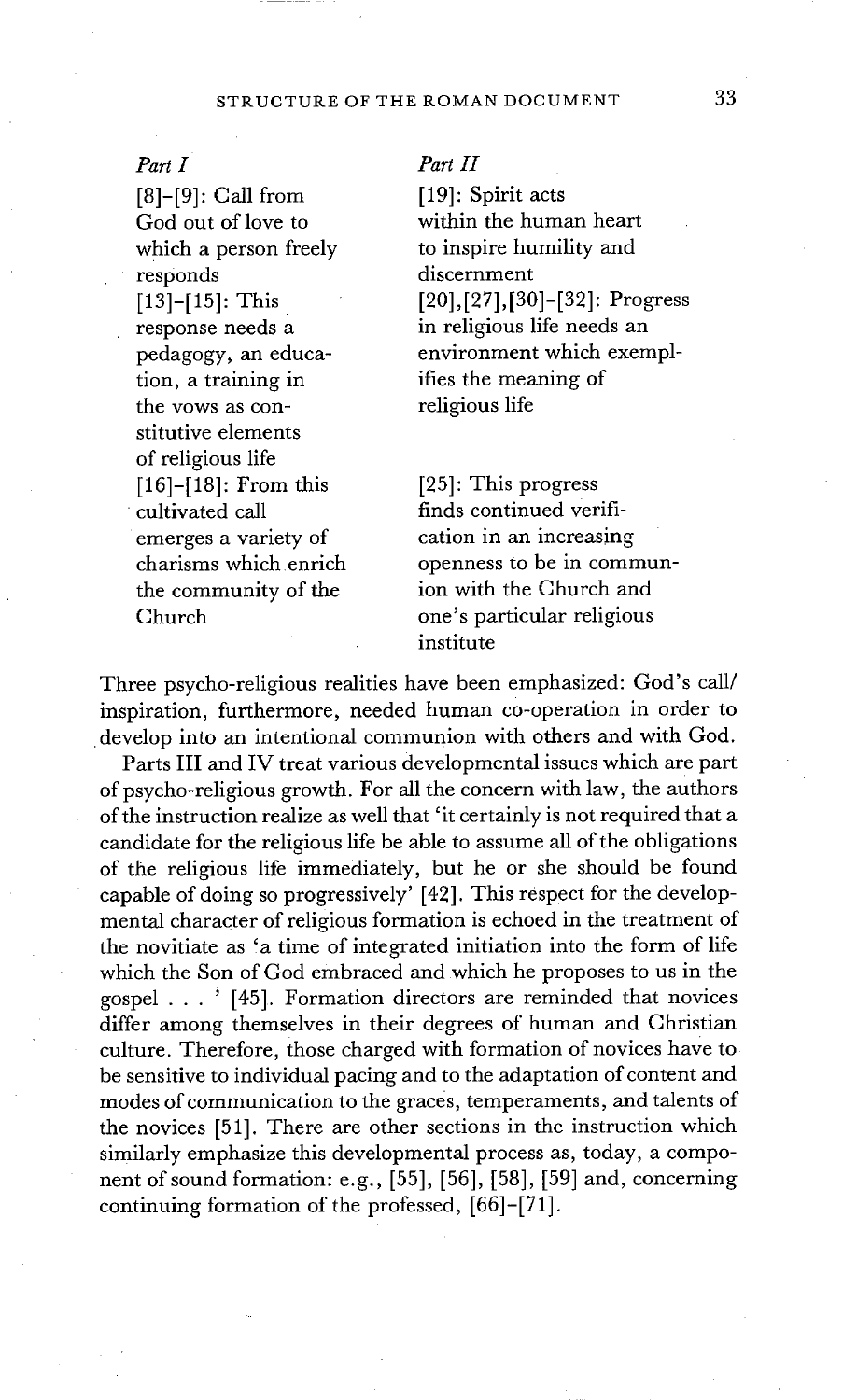### 34 STRUCTURE OF THE ROMAN DOCUMENT

Inherent in the care for psycho-religious development is a sensitive awareness of 'the conditions of youth in the modern world' [43]. The instruction quotes Vatican II's assessment of young women and men as 'the hope of the church' [86], attesting to their idealism, energy, and generosity [87]. But the instruction also cautions that contemporary youth's 'doctrinal and ethical frames of reference tend to be relative' [88]. This kind of doctrinal-ethical relativity confronts vocation promoters with special problems:

It is the discernment of vocations that is of concern here. Above all, in certain countries, some candidates for the religious life present themselves because of a more or less conscious search for social gain and future security; others look upon religious life as an ideal place for an ideological struggle for justice. Finally, there are others of a more conservative nature who look upon religious life as if it were a place for saving their faith in a world which they regard as being hostile and corrupt. These motives represent a reverse side of a number of values, but they need to be corrected and purified. [89]

The above reflection on the parameters of mixed motivations for entering religious life strike me as both perceptive and fair. The sensitivity of the authors of the instruction towards the need to accommodate ideals to reality is obvious in their insistence on adaptation, e.g., [58]-[61 ] and, of course, all of Part IV which treats contemplative-community formation.

While the developmental emphasis provides an attractive alternative to the legal structure of the instruction, developmental reading also has its limitation. 'Whatever the insistence placed upon the cultural and intellectual dimensions of formation by this document, the spiritual dimension retains its primacy' [35]. The reason for the primacy of the specifically spiritual over the merely psychological has been spelled out earlier in the document: the Spirit whose action is 'of another order than the findings of psychology or visible history' may work through psychology and history but 'works with great secrecy in the heart of each one of us' [19]. It is this geography of the heart which the instruction not only recognizes but invites religious to explore. It is also the reason that I call this second structure *psycho-religious* developmental.

#### *Apostolic structure*

The instruction speaks to all religious, contemplative as well as active [4]. Nonetheless, major superiors and formation directors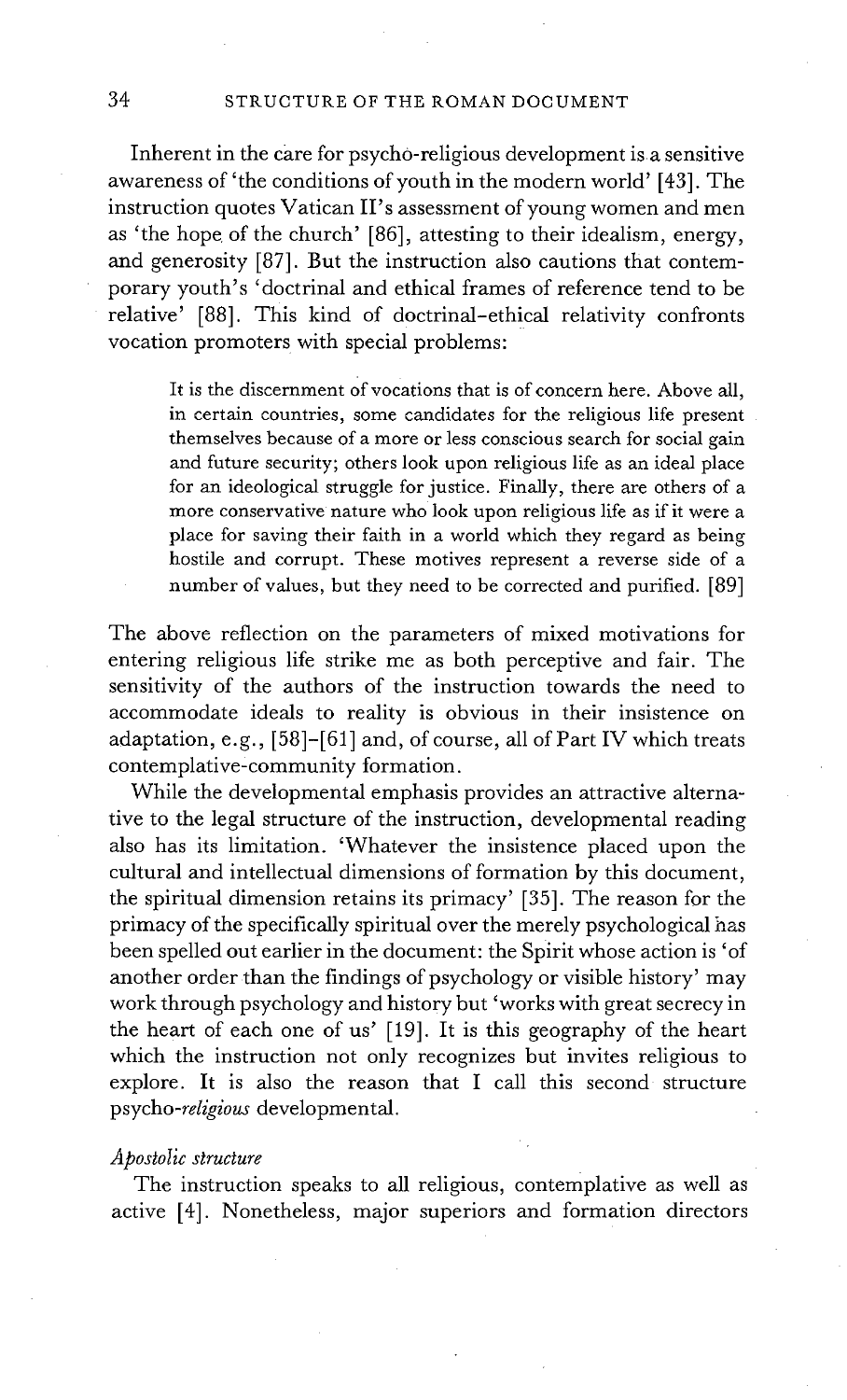from apostolic institutes will necessarily read the document with their particular missions in mind. The instruction has an apostolic structure as well as legal and psycho-religious developmental ones. In what follows I underscore two aspects of the apostolic structure: what is said positively and what appears more ambiguous in its appreciation of the apostolic dimensions of formation.

First, the instruction makes an effort to incorporate the reality of apostolic mission or service as an essential element, for many, of religious life.

The formation of candidates, which has as its immediate end that of introducing them to religious life and making them aware of its specific character within the church, will primarily aim at assisting men and women religious realize their unity of life in Christ through the Spirit, by means of the harmonious fusion of its spiritual, *apostolic,* doctrinal, and practical elements. [1] [Emphasis added]

The inclusion of the apostolic as partly constitutive of sound formation-for apostolic religious-is also emphasized in the ways in which the instruction treats integration [3], insertion into the world [6], transformation of the world  $[12]$ , the vow of evangelical poverty and the preferential option for the poor [ 14], obedience and mission [15], the variety of services religious perform in imitation of Christ [ 16], in the love of neighbour, salvation of the world, and building up of the Church which should characterize religious commitment [17]. In the final paragraph of Part I of the instruction, its authors urge that religious formation today should effect a *unity of life* founded on *four great fidelities:* to Christ and the gospel, to the Church and its mission in the world, to religious life and to the charism of the particular institute, and, finally, to humanity and our times [18].

Later, in inviting religious to live fully 'within the church' as 'people on a journey', the instruction offers six characteristics of this pilgrim people. The last of these six characteristics is to be 'a missionary people.., ever seeking to have the gospel announced to every human being' [24].

In describing content and the ways to implement initial formation, the instruction suggests programmes which propose high ideals in order to form religious whocan meet the requirements and expectations of the contemporary world [61]. In that same section concerning the formation of the temporarily professed, the instruction enunciates a sound apostolic pedagogy:

Finally, the maturation of a religious at this stage [i.e., of temporary profession] will require an apostolic commitment and a progressive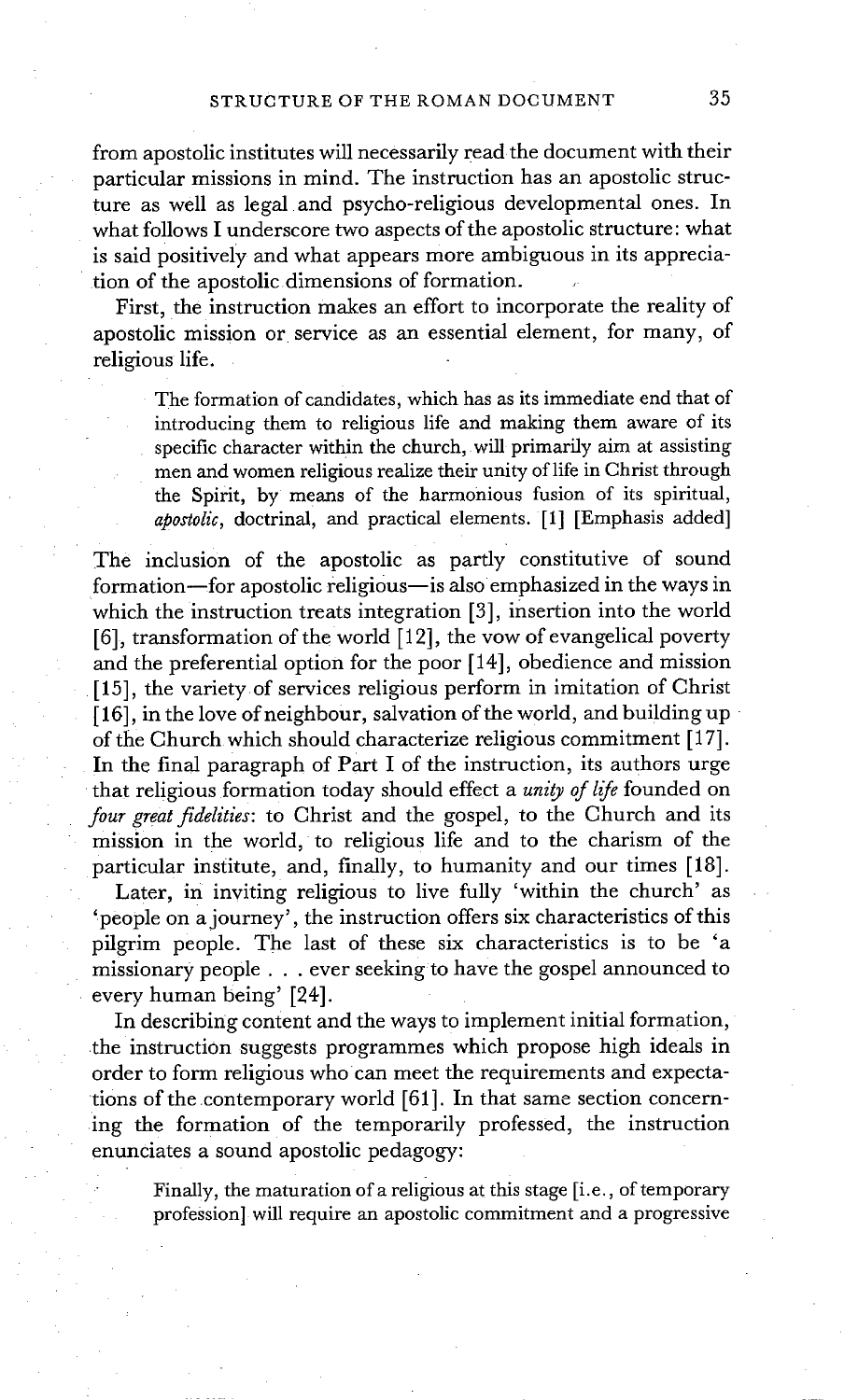participation in ecclesial and social experiences in keeping with the charisms of their institutes, and taking into account the aptitudes and aspirations of individuals. [62]

The document does also caution that these apostolic experiences be formational and not a premature insertion of a young religious into full apostolic activity [62]. A similar caution about how even formed religious are to respond to apostolic needs is sounded. The instruction calls professed religious to consider the need for enrichment in order to retain 'an intelligent attention to circumstances and an outlook cautiously directed to the signs of the times' [67].

These citations from the text of the instruction illustrate a pattern of positive approach towards the role of apostolic service in formation. The pattern argues to a structure. At the same time there are other areas where the pattern is more ambiguous, perhaps in places even uneasy, about apostolic demands interfering with formation.

An example of this ambiguity (perhaps uneasiness) appears in Part III of the instruction. Here the authors enumerate the legal requirements for admission into the novitiate [43]. None of these requirements touches the apostolic desires of a candidate to serve others, to do the work of the kingdom, to be part of a mission. The instruction merely repeats a canonical list which, for apostolic religious, represents a serious omission. In fairness, I should also indicate that the instruction calls attention to what it will later develop about the 'conditions of modern youth' (i.e., in [86]-[88]); and in that subsequent treatment many of the attitudes cited could be read as potentially apostolic qualities. Still, these are never cited specifically as qualities which a vocation director should look for in a candidate. Within the tradition with which I am most familiar, for example, Ignatius Loyola has placed a process 'very much like the *(Spiritual) Exercises,* conducted with the same care for withdrawal, direction, and discernment', 8 the so-called General Examen. In this process the candidate to the Society of Jesus is able 'to sound out the depths or the solidity of his election of this way of life'.<sup>9</sup> The General Examen places this description of the Jesuit vocation before the candidate:

The end of this society is to devote itself with God's grace not only to the salvation and perfection of the members' own souls, but also with that same grace to labour strenuously in giving aid toward the salvation and perfection of the souls of their fellow men (and women).<sup>10</sup>

This apostolic intentionality governs the entire discernment of a Jesuit candidate. It is what is meant by being called to apostolic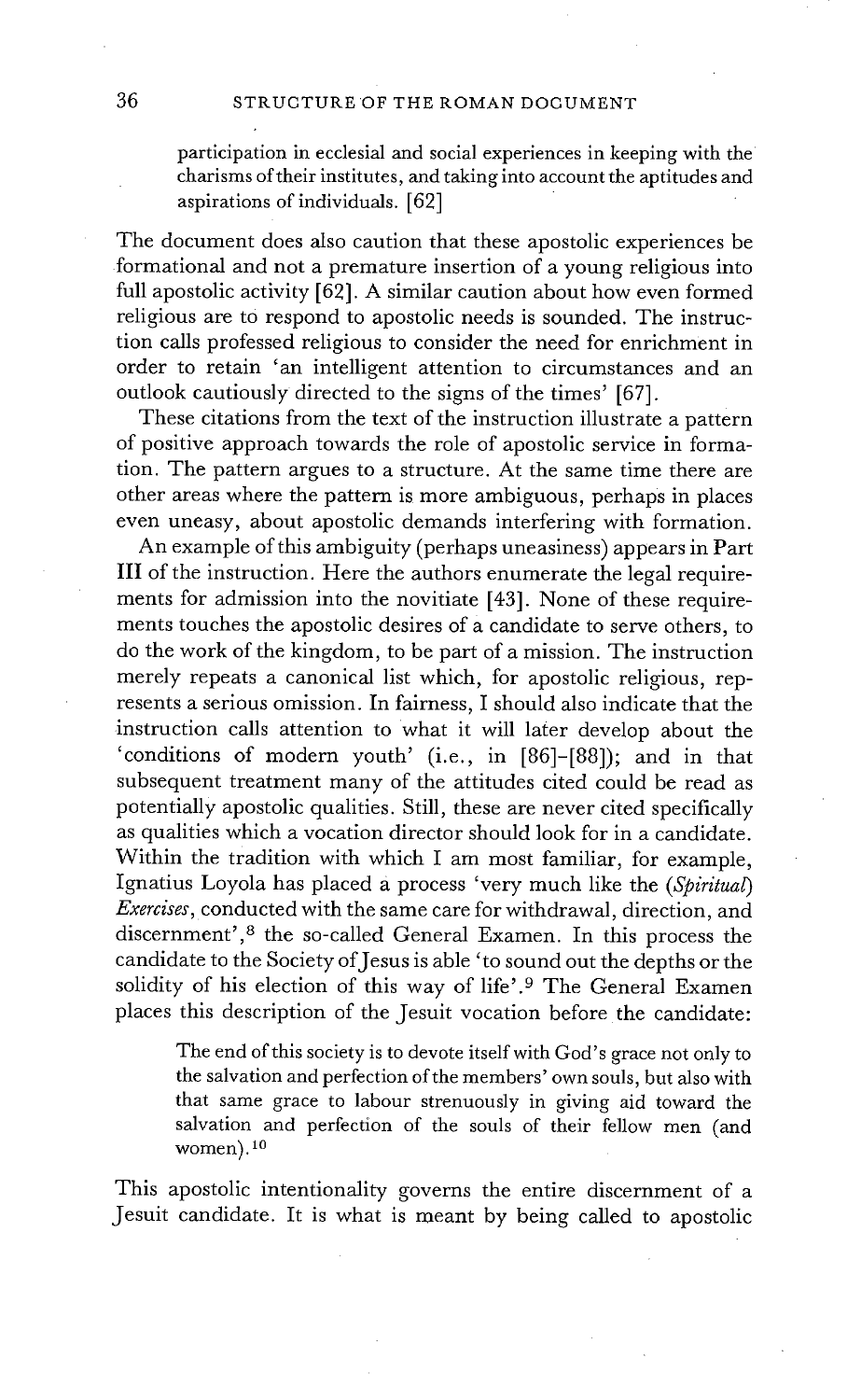service. From my experience in Jesuit formation and governance, I cannot insist enough that from the outset candidates for an apostolic institute be tested to exhibit a charism for helping other people, for being active labourers for the kingdom, for being men and women for others. Self-transcendence must be a requisite for any religious vocation; but it is an especially sensitive locale for discernment in assessing a vocation to an apostolic community. The end of an apostolic community includes the cheerful readiness to transcend the comfort and, yes, the safety of community life when the needs of other women and men cry out to apostolic religious. 11

While the instruction lauds community life as having 'a privileged role in formation at every stage' [26], it does not develop as well the privileged role of apostolic service in forming apostolic religious. Indeed, at times there seems to be a bias towards community as being the ideal place for formation. Thus, in speaking about inserting a formation community among the poor, the instruction, while acknowledging such insertion could be helpful, warns

that the requirements of formation should prevail over certain apostolic advantages that come from an insertion into a poor *milieu.*  It must be possible to realize and maintain solitude and silence, for example, which are indispensable during the whole time of initial formation. [28]

It would have been good had the document also developed how contemplation can also take place within activity as well as in solitude and that an essential part of apostolic pedagogy is to help young religious or those religious who are young in religious life to *learn from experience* how to find God in all things--even realities beyond community and solitude. Such experiences need supervision and reflective analysis. But they have to be provided early in religious life.

While the instruction, quoting *Renovationis causam* of 1969, commends 'that cohesive unity whereby contemplation and apostolic activity are closely linked together' [47], it does little to explore what that unity means. I suspect that the reason community, solitude and silence are emphasized and apostolic service muted as constitutive elements within formation is that the authors of the instruction wanted to offset the activism which marks the lives of many contemporary candidates (e.g. [50]). But there is profoundly ascetical training in having a person, still young in religious life, confront his or her former secular *milieu* but now with little money, no title and in simple garb. In the area of apostolic formation, the instruction is cautionary where it could have been creative.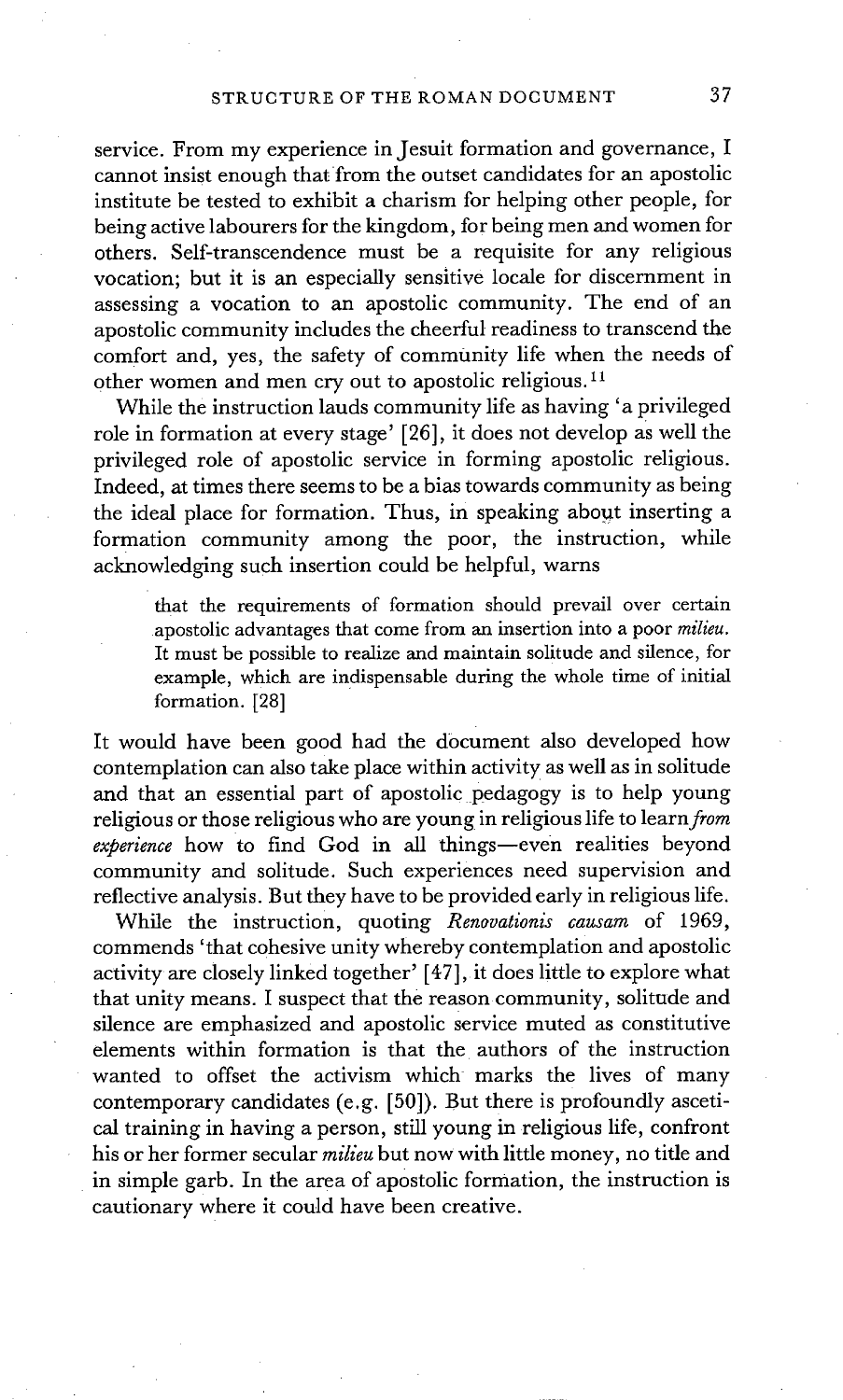38 STRUCTURE OF THE ROMAN DOCUMENT

Finally, the document treats a sensitive area for apostolic religious, the role of the local bishops *vis-à-vis* the missions of an apostolic congregation. To get at this sensitivity it would be helpful to trace how the instruction handles the relationships between bishops and apostolic religious superiors. In Part V of the instruction which treats some specific questions around formation there is a sub-division entitled *Episcopal ministry and religious life.* Several working principles are enunciated in this section:

- 1. That the ministry of bishops and that of religious superiors are not in competition. Religious institutes possess an *internal* order which has its own competence to uphold and to develop religious life. But this autonomy must be exercised 'within the framework of organic ecclesial community' [94].
- 2. On the other hand, bishops have a responsibility 'for the doctrinal teaching of faith both in the centres where the study is promoted and in the . . . means to transmit it' [961.
- 3. While bishops must respect 'the autonomy of life', particularly internal government, of religious institutes, they are not dispensed from 'watching over the progress' religious make 'toward holiness' [97].
- 4. Concerning the apostolate, the bishop's relationship to religious institutes 'is more deeply rooted in his office as a minister of the gospel, a promoter of holiness within the church and as a guardian of the integrity of the faith' [97].

These principles reflect a model of religious life fundamentally centred on contemplation and internal community and presume this model as operative for all religious. Religious superiors are described as 'spiritual directors' [95]. Superiors, as it were, keep community life vital and recollection regular. Now for religious who call themselves *apostolic,* the apostolic charism which they possess comes to life, as it were, when they act out of the gift, when theyleave community to be involved in mission. The principles emphasized in the instruction seem to place activity outside community 'under the guidance of the pope and bishops' [110].

Since the instruction itself allows that questions have been raised in the text which have not 'all received definitive response' but which will still 'provoke reflection' [110], it deems to be consonant with the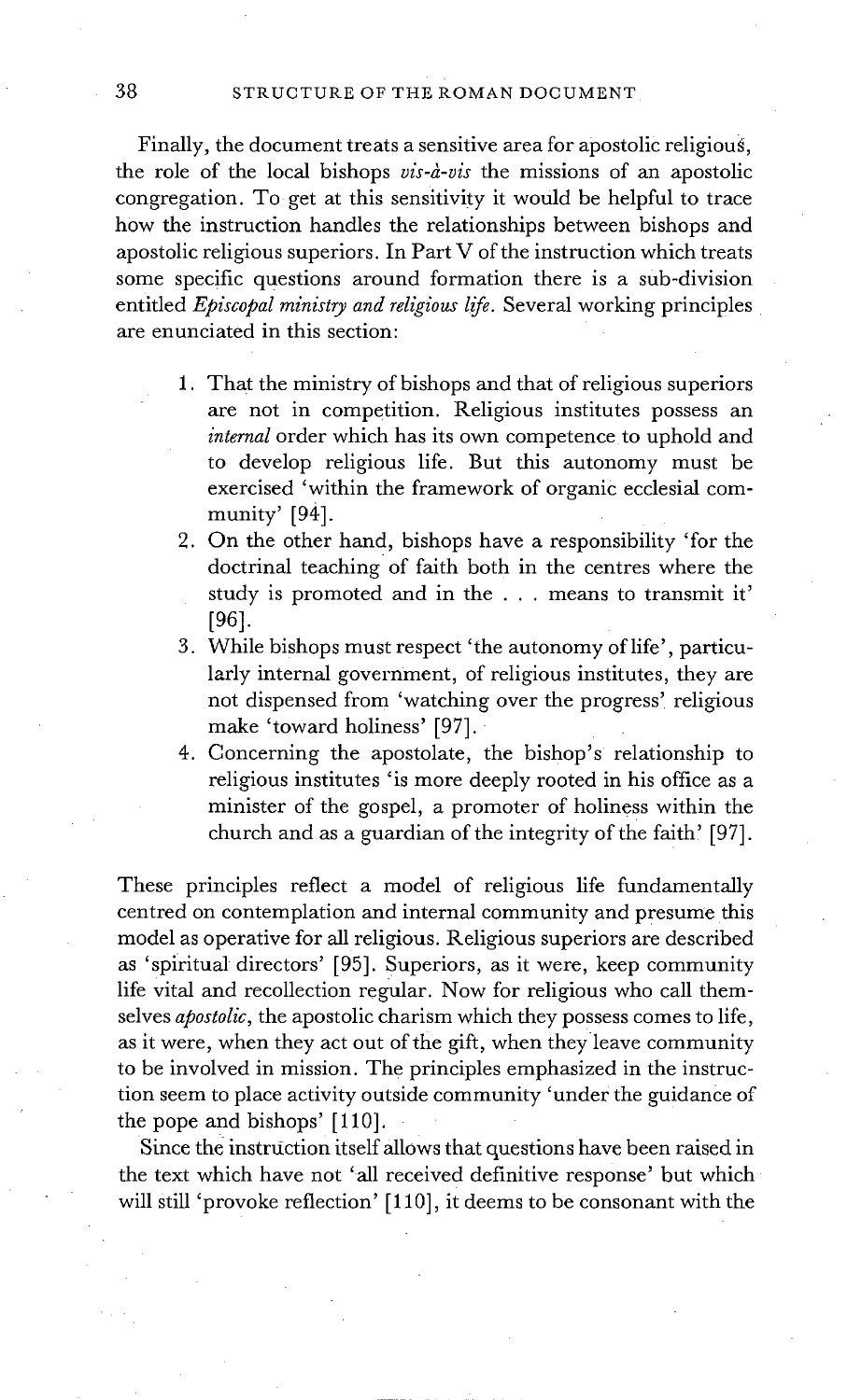intention of the authors to contribute some reflection. Nowhere is reflection needed more, at least for apostolic religious, than in the area of apostolic initiatives. Religious have to feel that they have some voice in the living interpretation of their vocations, their emerging histories, and corporate service of the Church. These elements touch on apostolic planning, a crucial incentive for practical, Spirit-inspired direction in formation, community life and specific ministries. As I have underscored above, apostolic religious women and men have come to their respective institutes to labour for the Kingdom, not just to contemplate its significance.<sup>12</sup> Moreover, while no religious siaperior of fidelity and prudence would urge her or his membership to assume an apostolic direction independently of the bishops involved, the vast majority of religious superiors know from their history and from their own immediate experiences that to be an apostolic religious frequently puts a woman or man into professional pastoral specializations about which many bishops know little. This is not a putdown; it is the recognition of the limited apostolicprofessional competency we all experience in an increasingly complex world. It is this complex world which apostolic religious have to enter. In other words, while the instruction recognizes the need for apostolic religious to have apostolic formation, it appears to place the effective implementation of such formation outside the religious institute. Apostolic religious men and women are, as it were, to be guided in their ministry by the chief custodians of the communion of the Church, the bishops. How this will work out is unclear, creating some ambiguity for those called to implement the directives.

The three structural themes which I have suggested and described--the legal-institutional, the psycho-religious developmental, and the apostolic--must be integrated by the particular charism and style• of each religious institute. There may be other structural themes religious can employ. But these three strike me as basic. With the authors of the instruction one can only hope that the document will be an occasion of 'greater authenticity . . . solidity ... and joy for [our] mission in the world' [110].

#### NOTES

<sup>&</sup>lt;sup>1</sup> Schüssler Fiorenza, Elisabeth: 'The ethics of biblical interpretation: decentering biblical *scholarship',Journal of biblical literature,* vol 107/1 (1988), p.g.

<sup>2</sup> I am indebted to the Rev. James F. Riley, S.J., a graduate student in canon law at Catholic University, for his help in this section.

<sup>3</sup> Morrisey, Francis G., O.M.I.: 'Papal and curial pronouncements: their canonical significance in light of the 1983 code of canon law', *The jurist,* vol 50 (1990), p 115.